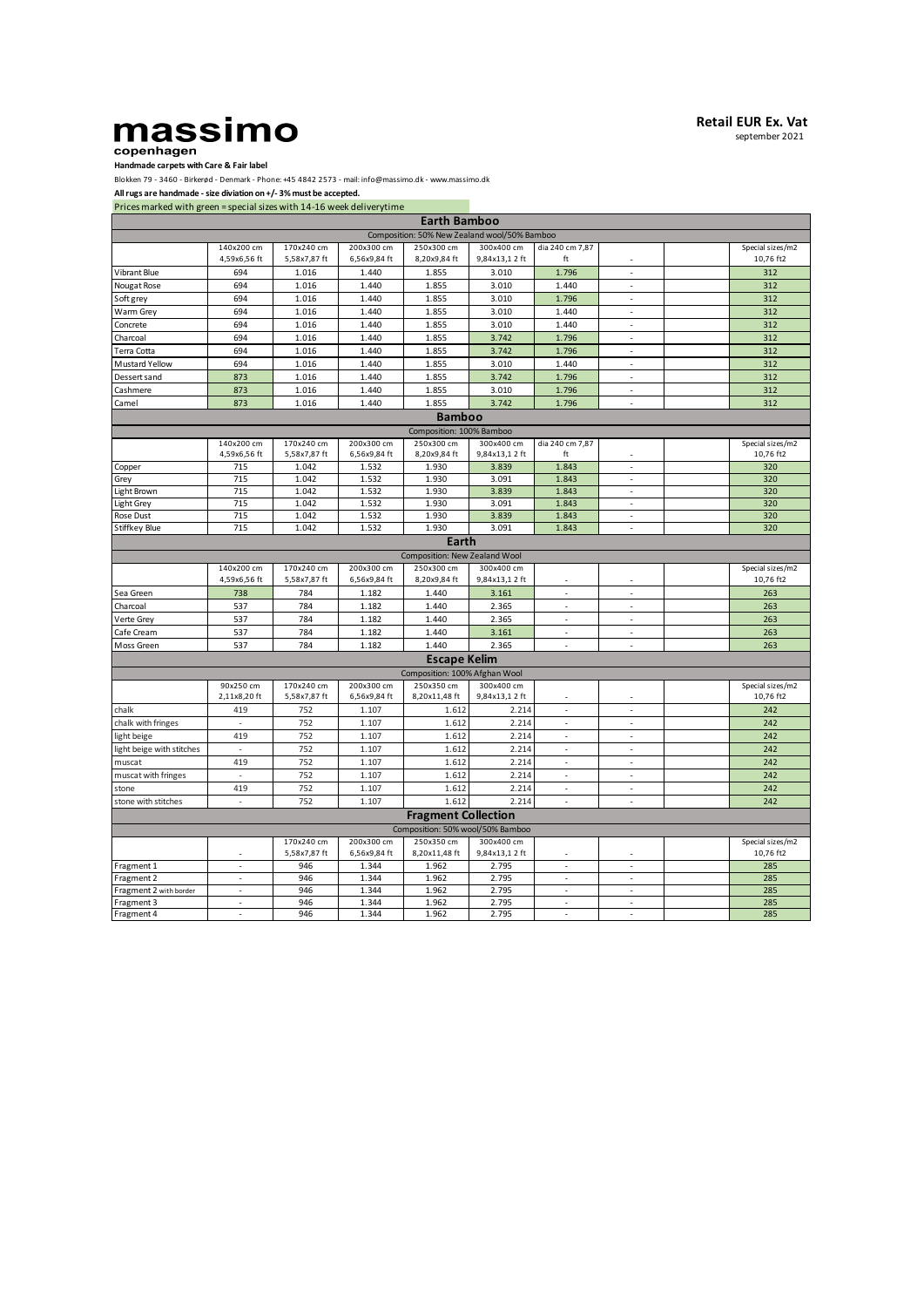|                             |                          |                          |              | <b>Hemp Collection</b>                       |                          |                          |                          |                               |
|-----------------------------|--------------------------|--------------------------|--------------|----------------------------------------------|--------------------------|--------------------------|--------------------------|-------------------------------|
|                             |                          |                          |              | Composition: 100% Hemp                       |                          |                          |                          |                               |
|                             |                          |                          | 200x300 cm   | 250x350 cm                                   |                          |                          |                          | Special sizes/m2              |
|                             |                          |                          | 6,56x9,84 ft | 8,20x11,48 ft                                |                          |                          |                          | 10,76 ft2                     |
| Multi                       | $\overline{\phantom{a}}$ | $\overline{\phantom{a}}$ | 1.661        | 2.081                                        | $\overline{\phantom{a}}$ | $\overline{\phantom{a}}$ | $\overline{\phantom{a}}$ | 349                           |
| Red/Yellow                  | $\sim$                   | $\sim$                   | 1.661        | 2.081                                        | $\sim$                   | $\sim$                   | $\sim$                   | 349                           |
| Hemp Nougat/Rose            | ä,                       | ÷,                       | 1.661        | 2.081                                        | ÷,                       | ÷,                       | $\overline{\phantom{a}}$ | 349                           |
| Grey                        | ×.                       | $\sim$                   | 1.661        | 2.081                                        | ×.                       | ÷,                       | ×.                       | 349                           |
|                             |                          |                          |              | Karma                                        |                          |                          |                          |                               |
|                             |                          |                          |              | Composition: 100% Bamboo                     |                          |                          |                          |                               |
|                             |                          | 160x230 cm               | 200x300 cm   | 250x350 cm                                   | dia 300 cm               |                          |                          | Special sizes/m2              |
|                             | ÷,                       | 5,25x7,55 ft             | 6,56x9,84 ft | 8,20x11,48 ft                                | 9,84x13,12 ft            | ÷,                       | ÷,                       | 10,76 ft2<br>199              |
| Light Grey                  | i,                       | 586<br>586               | 956<br>956   | 1.397<br>1.397                               | 1.440<br>1.790           | ł,                       | ÷                        | 199                           |
| Olive Green<br>Nougat Brown | $\sim$                   | 586                      | 956          | 1.397                                        | 1.440                    | $\overline{\phantom{a}}$ | $\overline{\phantom{a}}$ | 199                           |
| Washed blue                 | ÷,                       | 586                      | 956          | 1.397                                        | 1.790                    | ÷,                       | ÷,                       | 199                           |
|                             |                          |                          |              | Rya                                          |                          |                          |                          |                               |
|                             |                          |                          |              | Composition: 100% New Zealand wool           |                          |                          |                          |                               |
|                             | 140x200 cm               | 170x240 cm               | 200x300 cm   |                                              |                          |                          |                          | Special sizes/m2              |
|                             | 4,59x6,56 ft             | 5,58x7,87 ft             | 6,56x9,84 ft | J.                                           |                          |                          | J.                       | 10,76 ft2                     |
| Cream                       | 621                      | 909                      | 1.339        | ÷,                                           | ×,                       | J.                       | J.                       | 280                           |
| Charcoal                    | 621                      | 909                      | 1.339        | $\sim$                                       | ÷.                       | ÷.                       | ÷,                       | 280                           |
| Soft grey                   | 621                      | 909                      | 1.339        | J.                                           | ÷,                       | J.                       | ÷,                       | 280                           |
| Nougat brown                | 783                      | 909                      | 1.339        |                                              |                          | ×,                       | J.                       | 280                           |
|                             |                          |                          |              | <b>Moon Night/Copper Moon</b>                |                          |                          |                          |                               |
|                             |                          |                          |              |                                              |                          |                          |                          |                               |
|                             |                          | 170x240 cm               | 200x300 cm   | Composition: 100% Bamboo                     | dia 200 cm 6,56          |                          |                          |                               |
|                             |                          | 5,58x7,87 ft             | 6,56x9,84 ft |                                              | ft                       | dia 240 cm 7,87<br>ft    |                          | Special sizes/m2<br>10,76 ft2 |
| Moon Night                  | $\bar{z}$                | 2.365                    | 3.478        | $\sim$                                       | 2.365                    | 3.478                    | ÷,                       | 726                           |
| Copper Moon                 | L.                       | 2.365                    | 3.478        | J.                                           | 2.365                    | 3.478                    | J.                       | 726                           |
|                             |                          |                          |              | <b>Space Suface/Ocean Blue</b>               |                          |                          |                          |                               |
|                             |                          |                          |              | Composition: 50% New Zealand wool/50% Bamboo |                          |                          |                          |                               |
|                             |                          | 170x240 cm               | 200x300 cm   |                                              | dia 200 cm 6,56          | dia 240 cm 7,87          |                          | Special sizes/m2              |
|                             |                          | 5,58x7,87 ft             | 6,56x9,84 ft |                                              | ft                       | ft                       |                          | 10,76 ft2                     |
| Space surface               | ÷,                       | 2.365                    | 3.478        | $\overline{\phantom{a}}$                     | 2.365                    | 3.478                    | ÷,                       | 726                           |
| Ocean Blue                  | ÷.                       | 2.365                    | 3.478        |                                              | 2.365                    | 3.478                    | ÷,                       | 726                           |
|                             |                          |                          |              | <b>Stardust Earth Bamboo</b>                 |                          |                          |                          |                               |
|                             |                          |                          |              | Composition: 50% New Zealand wool/50% Bamboo |                          |                          |                          |                               |
|                             |                          | 170x240 cm               | 200x300 cm   |                                              |                          |                          |                          | Special sizes/m2              |
|                             |                          | 5,58x7,87 ft             | 6,56x9,84 ft |                                              |                          |                          | ÷,                       | 10,76 ft2                     |
| Blue                        | ÷.                       | 2.365                    | 3.478        | k,                                           |                          | J.                       | J.                       | 726                           |
|                             |                          |                          |              | <b>Sumace</b> (Including underlay carpet)    |                          |                          |                          |                               |
|                             |                          |                          |              | Composition: Hemp/Jute                       |                          |                          |                          |                               |
|                             |                          | 170x240 cm               | 200x300 cm   | 250x300 cm                                   |                          |                          |                          | Special sizes/m2              |
|                             | ä,                       | 5,58x7,87 ft             | 6,56x9,84 ft | 8,20x9,84 ft                                 |                          | ×.                       | ä,                       | 10,76 ft2                     |
| Natural - with fringes      | l.                       | 887                      | 1.301        | 1.645                                        | J.                       | J.                       | J.                       | 280                           |
| Natural - without fringes   | ä,                       | 887                      | 1.301        | 1.645                                        | ×,                       | ×                        | ×                        | 280                           |
| Black - with fringes        | ÷,                       | 887                      | 1.301        | 1.645                                        | ÷,                       | J.                       | J.                       | 280                           |
| Black - without fringes     | ä,                       | 887                      | 1.301        | 1.645                                        | $\overline{\phantom{a}}$ | l,                       | l,                       | 280                           |
| Navy - without fringes      | ÷,                       | 887                      | 1.301        | 1.645                                        | $\bar{z}$                | ÷,                       | ÷,                       | 280                           |
|                             |                          |                          |              | <b>Tribeca</b>                               |                          |                          |                          |                               |
|                             |                          |                          |              | Composition: Hemp/Jute                       |                          |                          |                          |                               |
|                             | 140x200 cm               | 170x240 cm               | 200x300 cm   |                                              |                          |                          |                          | Special sizes/m2              |
|                             | 4,59x6,56 ft             | 5,58x7,87 ft             | 6,56x9,84 ft | ÷.                                           | ×.                       | ×,                       | ÷.                       | 10,76 ft2                     |
| Natural                     | 978                      | 1.128                    | 1.661        | J.                                           | J.                       | J.                       | J.                       | 349                           |
| Black                       | 774                      | 1.128                    | 1.661        | J.                                           | J.                       | J.                       | J.                       | 349                           |
|                             |                          |                          |              | <b>Belize</b>                                |                          |                          |                          |                               |
|                             |                          |                          |              | Composition: 100% Sisal                      |                          |                          |                          |                               |
|                             | 90x200 cm                | 90x300                   | 160x240 cm   | 240x320 cm                                   | 300x400 cm               | dia 200 cm 6,56          | dia 250 cm 8,20          | Special sizes/m2              |
|                             | 2,95x6,56 ft             | 2,95x9,84 ft             | 5,25x7,87 ft | 7,87x10,5 ft                                 | 9,84x13,12 ft            | ft                       | ft                       | 10,76 ft2                     |
| Taupe                       | 253                      | 382                      | 537          | 1.075                                        | 1.683                    | 559                      | 874                      | ×,                            |
| Natural                     | 253                      | ÷.                       | 537          | 1.075                                        | ä,                       | 559                      | 874                      | ÷,                            |